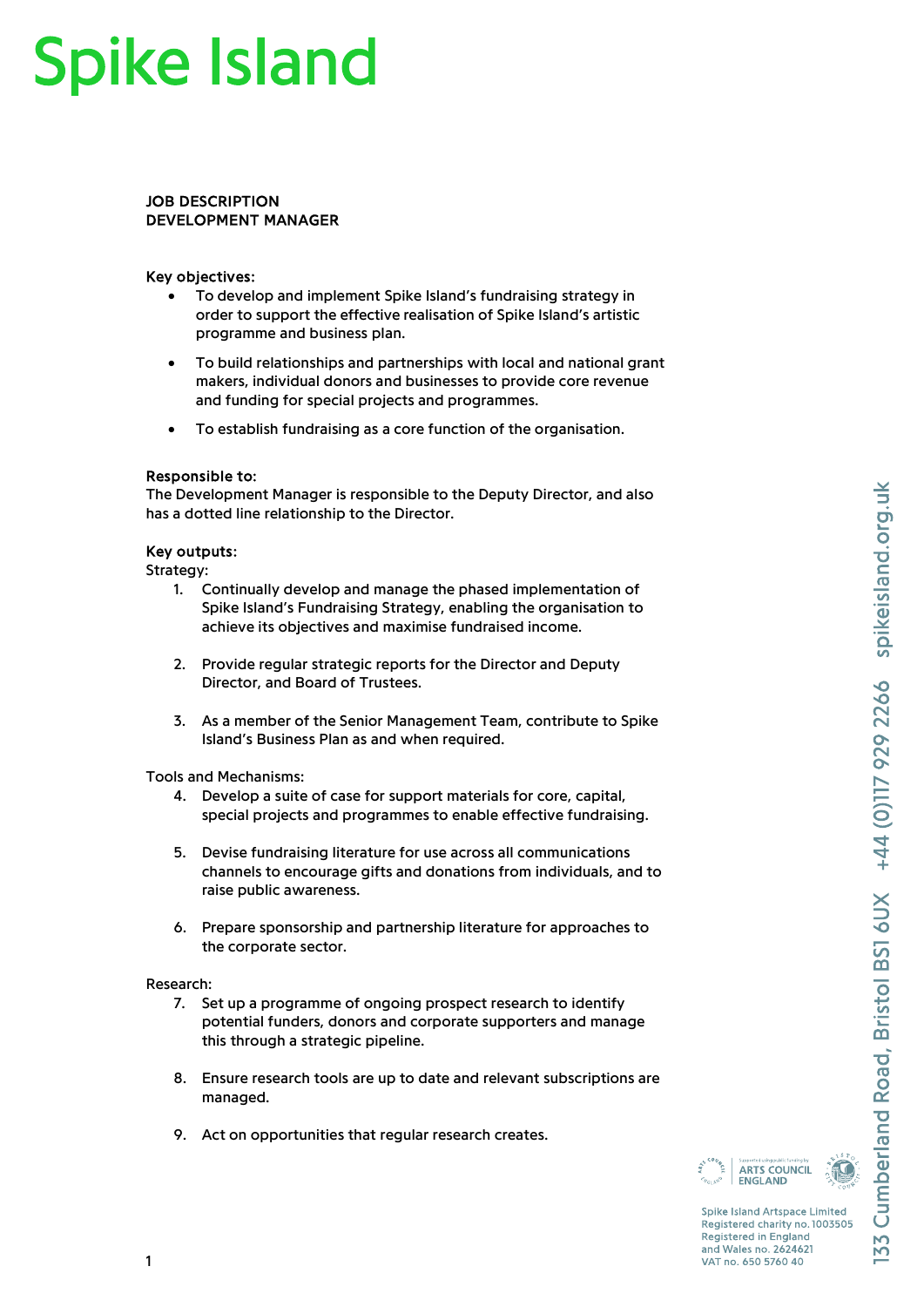Grant making trusts and foundations:

- 10. Develop applications to appropriate grant making trusts and foundations (in accordance with the relevant guidelines and application procedures), including international funding prospects.
- 11. Prepare reports to funders as per their conditions of grants.

Individuals:

- 12. Seek out potential HNWI's and other individual prospects and cultivate for gifts.
- 13. Work with the Director and Deputy Director, and members of the Board of Trustees to implement approaches of the highest quality, and to achieve results.
- 14. Manage the on site giving programmes effectively and implement new opportunities for engaging our audiences in fundraising.
- 15. Encourage gift aid donations wherever possible and appropriate and manage gift aid contributions in collaboration with the Finance Manager.
- 16. Devise and implement a programme of legacy giving in line with the phased implementation of Spike Island's Fundraising Stategy.

Corporate Sector:

- 17. Identify businesses for approach for a range of partnership opportunities, including sponsorship of exhibitions and other projects and programmes, and make approaches/introductions as appropriate.
- 18. Prepare sponsorship/partnership contracts on behalf of Spike Island in collaboration with the Deputy Director, and deliver agreed benefits.
- 19. Manage all corporate partnerships effectively and efficiently, building relationships with all relevant parties.

Event Management:

- 20. Using Spike Island's programme of work and the community it serves, establish a programme of cultivation events to encourage gifts, grants and corporate support.
- 21. Plan, implement and manage all fundraising events, in close communications with and with support from the staff team.

Relationship Management:

- 22. Be responsible for managing all fundraising relationships, drawing on support from the community at Spike Island, the staff team and Board of Trustees.
- 23. Ensure high quality stewardship at all times.
- 24. Build effective relationships with the Board of Trustees to develop peer-to-peer giving at the highest level.
- 25. Working with the Director and Deputy Director, and appropriate Board Sub-committees, set up and manage a Development Board of external individuals and members of the Board of Trustees to support fundraising.



Spike Island Artspace Limited Registered charity no. 1003505 Registered in England and Wales no. 2624621 VAT no. 650 5760 40